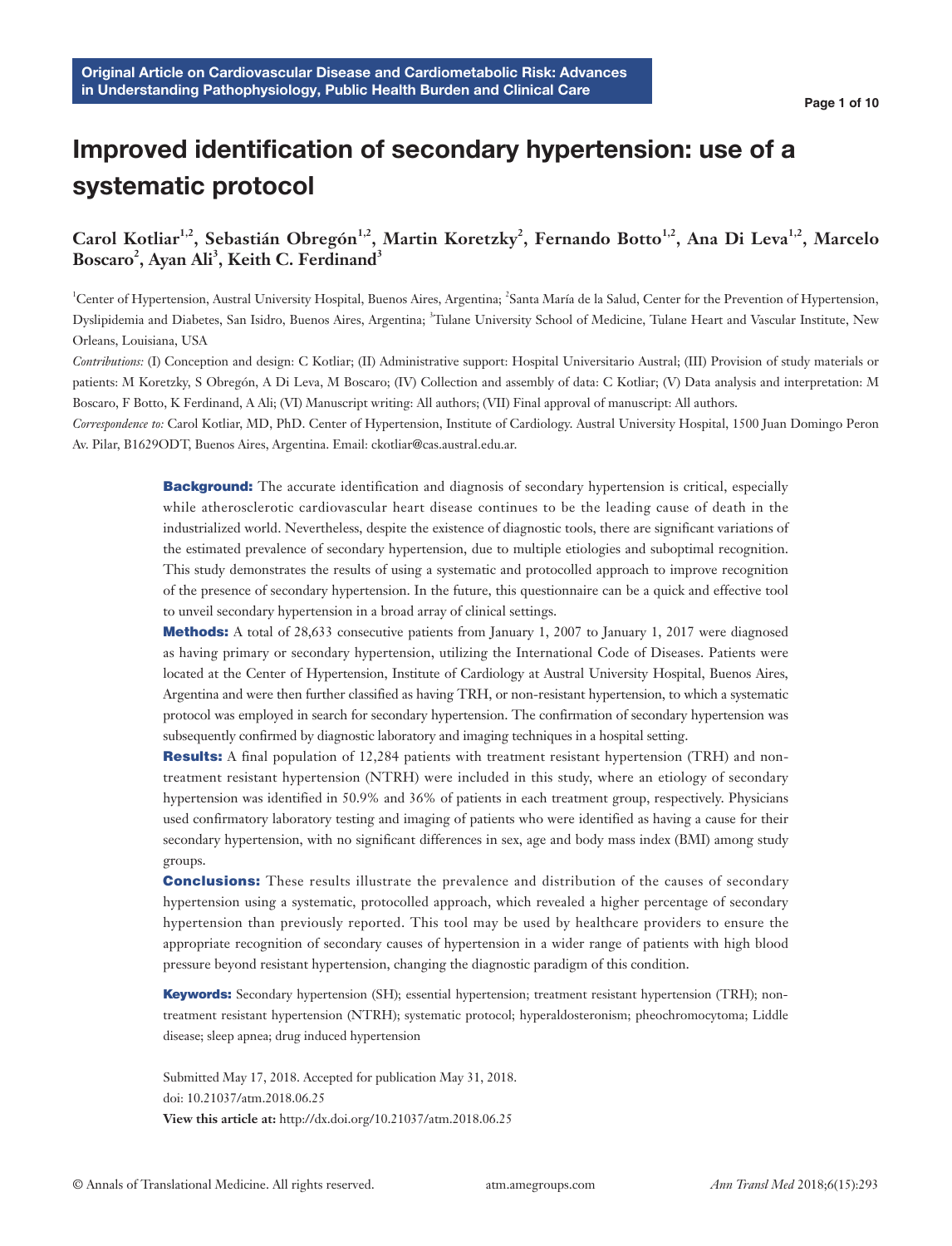#### **Page 2 of 10**

### Introduction

Secondary hypertension (SH) is best defined as a form of hypertension with an identifiable cause and is generally considered to affect approximately 5–10% of all hypertensive patients (1,2). Nevertheless, in a comprehensive review of published work, there were significant variations of the estimated prevalence of SH, ranging from 2% to 20% depending on the underlying etiology leading to high blood pressure (HBP) and the availability of adequate diagnostic laboratory and imaging resources (1-6). The recent 2017 American College of Cardiology/American Heart Association (ACC/AHA) High Blood Pressure Guideline recommends screening for a specific form of hypertension when clinical indications and physical examination findings are present, or in adults with resistant hypertension (7). While many diagnostic tools exist to assess SH, physicians and other healthcare providers who treat hypertension may find it difficult to detect due to the multiple etiologies and suboptimal recognition of the condition.

In 2002, the Center of Hypertension was created at the Institute of Cardiology (CHIC), at Austral University Hospital in Buenos Aires, Argentina. The Center's activities are characterized by an intensive interplay between patient care, teaching and clinical-translational research. As a teaching and referral unit, the Center created a systematic and standardized approach to screen patients with hypertension in search for an identifiable cause for their HBP, based on contemporary guideline recommendations and local expertise (7-9). Utilizing the methods developed in the Center, this approach, known as the CHIC Protocol, could constitute a valuable tool for early recognition and accurate diagnosis of SH in clinical practice.

In 2017, we analyzed patient data from the preceding decade and screened for SH using this Protocol, identifying a higher level in the prevalence of SH among our patients, compared to previously published world-wide reports (1-9). Although secondary causes of hypertension are common in patients with resistant hypertension, a higher prevalence of SH persisted independent of the measured severity of BP values and SH was also identified in patients with moderate hypertension. Based on these results, we propose that our approach, originally developed for the unique diagnostic evaluation for physicians at the Institute of Cardiology, may represent a methodology that would facilitate the identification of SH in a variety of clinical sites.

#### **Methods**

We conducted a comprehensive search of medical records of 28,633 consecutive hypertensive patients evaluated at the Center of Hypertension, Institute of Cardiology at Austral University Hospital from January 1, 2007 to January 1, 2017. During that period, all attending physicians were instructed to classify diagnoses utilizing the International Code of Diseases (ICD9), assigning 401 to indicate essential (primary) hypertension and 405 for SH. Institutional medical records were digitized, provided by the PECTRA-BPM software and adapted for Electronic Health Record or Open EHR. For eligibility, patients were required to be 21 years old or greater at the time of the initial diagnosis, along with a complete and comprehensive medical record available for evaluation. Permission was obtained from Institutional Ethics and Review Board for the revision of clinical records, the development of our database and results analysis.

Participants were classified as having treatment resistant hypertension (TRH) or non-treatment resistant hypertension (NTRH), according to the contemporaneous definitions during the period analyzed. Accordingly, using contemporary diagnostic criteria during that period, TRH is defined as BP above goal in spite of the concurrent use of 3 antihypertensive agents of different classes prescribed at optimal dosages, with ideally a diuretic as one of the agents (10). Classifying the hypertension as resistant identifies patients who are at high risk of having SH due to persistently high BP levels and who may benefit from special diagnostic and therapeutic considerations. Moreover, patients whose BP is controlled, but requires 4 or more drugs to do so are also considered as having TRH (10). Additionally, the NTRH cohort included patients with controlled BP with up to 3 drugs (7-9).

Data analysis was made through univariate analysis and proportional rates.

#### *The CHIC protocol: a systematic questionnaire*

The CHIC Protocol consists of related blocks of questions evaluating presenting symptoms and patient history to properly identify SH (*Table 1*). These blocks of questions are related to a specific etiologies of SH, and when answered affirmatively are suggestive for specific causations of the conditions. Aptly, physicians were instructed to apply the CHIC Protocol during the consultation and complete the questionnaire based upon these observations, interviews,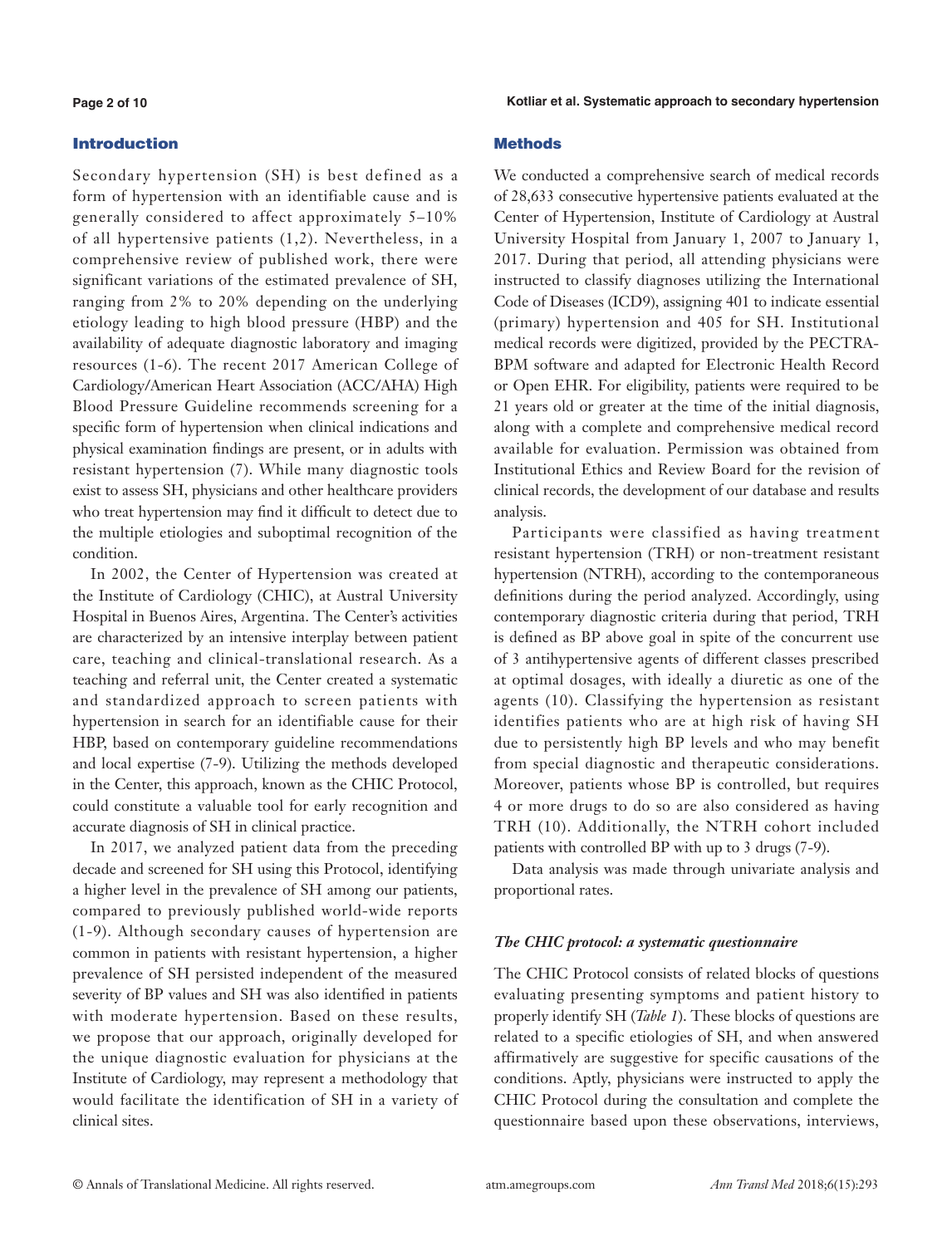# **Annals of Translational Medicine, Vol 6, No 15 August 2018 Page 3 of 10**

|     | <b>Table 1</b> The CHIC questionnaire                                                                                                                                                                   |                      |  |  |
|-----|---------------------------------------------------------------------------------------------------------------------------------------------------------------------------------------------------------|----------------------|--|--|
| No. | Description of the questions                                                                                                                                                                            | If yes, consider:    |  |  |
|     | Questions assessing general risk of secondary hypertension                                                                                                                                              |                      |  |  |
| 1   | Has hypertension been diagnosed either before 30 years of age or after 60 years of age?                                                                                                                 | Secondary            |  |  |
| 2   | Has the patient's BP ever been recorded as 180/110 mmHg?                                                                                                                                                | hypertension         |  |  |
| 3   | Has the patient ever been diagnosed with resistant, refractory or malignant hypertension?                                                                                                               |                      |  |  |
| 4   | Does the BP begin to increase for unclear reasons after being well-controlled?                                                                                                                          |                      |  |  |
|     | Questions in the search of hyperaldosteronism (adrenal adenoma, carcinoma, and bilateral adrenal hyperplasia)-Does the patient<br>have or ever had any of the followings signs, symptoms or conditions? |                      |  |  |
| 5   | Cramps?                                                                                                                                                                                                 | Hyperaldosteronism   |  |  |
| 6   | Muscle weakness? Asthenia?                                                                                                                                                                              |                      |  |  |
| 7   | Cardiac arrhythmias or palpitations?                                                                                                                                                                    |                      |  |  |
| 8   | Sleep apnea?                                                                                                                                                                                            |                      |  |  |
| 9   | Unprovoked hypokalemia or exaggerated hypokalemia in response to diuretic treatment?                                                                                                                    |                      |  |  |
| 10  | Nocturia?                                                                                                                                                                                               |                      |  |  |
| 11  | Family history of hyperaldosteronism?                                                                                                                                                                   |                      |  |  |
|     | Questions in the search of apparent mineralocorticoid excess—Does the patient have or ever had any of the followings signs,<br>symptoms or conditions?                                                  |                      |  |  |
| 12  | Hirsutism?                                                                                                                                                                                              | Apparent             |  |  |
| 13  | Adult acne?                                                                                                                                                                                             | mineralocorticoid    |  |  |
| 14  | Alteration in menstrual cycle or amenorrhea?                                                                                                                                                            | excess               |  |  |
| 15  | Polycystic ovarian syndrome?                                                                                                                                                                            |                      |  |  |
| 16  | Fluid retention or edemas?                                                                                                                                                                              |                      |  |  |
| 17  | Has the patient ever received prolonged corticoid administration for any medical condition?                                                                                                             |                      |  |  |
|     | Questions in the search of pheochromocytoma-Does the patient have or ever had any of the followings signs, symptoms or<br>conditions?                                                                   |                      |  |  |
| 18  | Moderate or severe bilateral headaches?                                                                                                                                                                 | Pheochromocytoma     |  |  |
| 19  | Sudden episodes of intense sweating in the hands and/or face?                                                                                                                                           |                      |  |  |
| 20  | Thyroid medullary carcinoma?                                                                                                                                                                            |                      |  |  |
| 21  | Palpitations? Tremors?                                                                                                                                                                                  |                      |  |  |
| 22  | Panic attacks?                                                                                                                                                                                          |                      |  |  |
| 23  | Syncope or dizziness?                                                                                                                                                                                   |                      |  |  |
| 24  | Facial pallor in a small body habitus?                                                                                                                                                                  |                      |  |  |
| 25  | Family history of stroke or acute myocardial infarction younger than 45 years of age?                                                                                                                   |                      |  |  |
| 26  | Women with gestational hyperglycemia or gestational diabetes                                                                                                                                            |                      |  |  |
| 27  | Hypertensive crisis related to urinary retention, surgical procedures, menstrual cycle related or child delivery?                                                                                       |                      |  |  |
|     | Questions in the search of renovascular disease—Does the patient have or ever had any of the followings signs, symptoms or<br>conditions?                                                               |                      |  |  |
| 28  | Sudden increase in BP after use of angiotensin converting enzyme inhibitors (ACE inhibitor)?                                                                                                            | Renovascular disease |  |  |
| 29  | Deterioration of renal function after use of ACE inhibitors?                                                                                                                                            |                      |  |  |
| 30  | Peripheral (carotid, femoral, aortic) atherosclerotic disease?                                                                                                                                          |                      |  |  |
| 31  | Long standing history of smoking, dyslipidemia or type 2 diabetes?                                                                                                                                      |                      |  |  |
| 32  | History of acute pulmonary edema?                                                                                                                                                                       |                      |  |  |
| 33  | Unexplained episodes of facial flushing?                                                                                                                                                                |                      |  |  |
| 34  | Abdominal bruits?                                                                                                                                                                                       |                      |  |  |
| 35  | Renal asymmetry greater than 1.5 cm between both kidneys?                                                                                                                                               |                      |  |  |
|     | Table 1 (continued)                                                                                                                                                                                     |                      |  |  |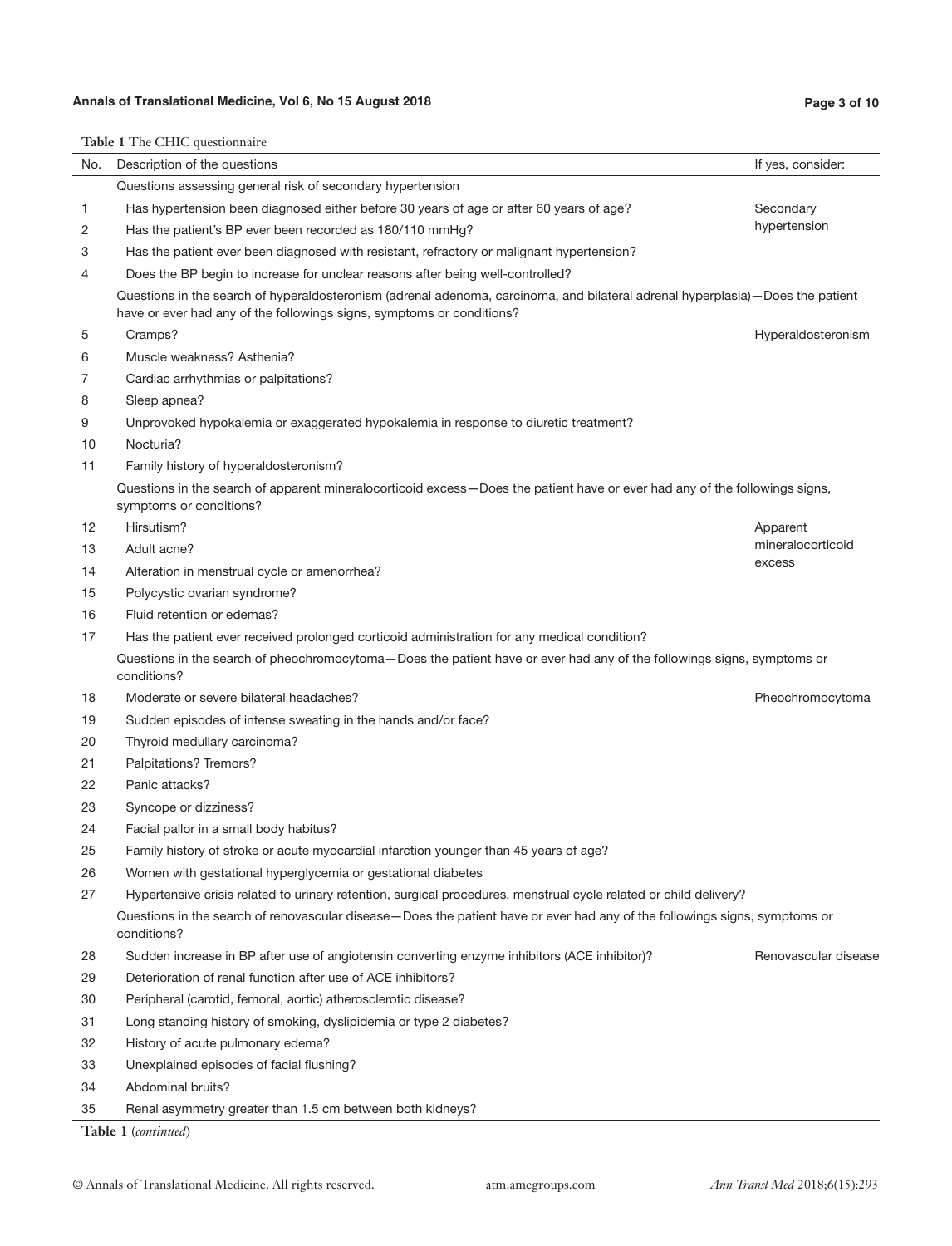# **Page 4 of 10**

# **Table 1** (*continued*)

| No. | Description of the questions                                                                                                                                                                                                                                                                                                                         | If yes, consider:    |  |
|-----|------------------------------------------------------------------------------------------------------------------------------------------------------------------------------------------------------------------------------------------------------------------------------------------------------------------------------------------------------|----------------------|--|
|     | Questions in the search of renal parenchymal disease (diabetic nephropathy, hypertensive nephrosclerosis, polycystic kidney disease<br>& chronic glomerulonephritis) – Does the patient have or ever had any of the followings signs, symptoms or conditions?                                                                                        |                      |  |
| 36  | Patient with history of low birth weight, hypertension and type 2 diabetes?                                                                                                                                                                                                                                                                          | Renal parenchymal    |  |
| 37  | Polycystic kidney disease or ultrasound study showing multiple cysts?                                                                                                                                                                                                                                                                                | disease              |  |
| 38  | Oversized kidneys at palpation in previous consultation?                                                                                                                                                                                                                                                                                             |                      |  |
| 39  | Peripheral edema or fluid retention?                                                                                                                                                                                                                                                                                                                 |                      |  |
| 40  | Urinary form?                                                                                                                                                                                                                                                                                                                                        |                      |  |
| 41  | Daytime increase in weight due to fluid retention?                                                                                                                                                                                                                                                                                                   |                      |  |
| 42  | Hyperkalemia, uremia, albuminuria? Increased creatinine, increased red blood cell count, or increased white<br>blood cell count? Decreased glomerular filtration rate?                                                                                                                                                                               |                      |  |
| 43  | Recurrent renal infectious diseases, cystitis or reflux?                                                                                                                                                                                                                                                                                             |                      |  |
| 44  | Abuse or increased use of analgesic drugs?                                                                                                                                                                                                                                                                                                           |                      |  |
|     | Questions focusing in the search of sleep respiratory disorders or apnea-Does the patient have or ever had any of the followings<br>signs, symptoms or conditions?                                                                                                                                                                                   |                      |  |
| 45  | Snoring while sleeping?                                                                                                                                                                                                                                                                                                                              | Obstructive sleep    |  |
| 46  | Witnessed apneas?                                                                                                                                                                                                                                                                                                                                    | apnea or central     |  |
| 47  | Frequent daytime sleepiness?                                                                                                                                                                                                                                                                                                                         | sleep apnea (OSA &   |  |
| 48  | Non-restorative sleep resting?                                                                                                                                                                                                                                                                                                                       | CSA)                 |  |
| 49  | Family history of sleep apnea?                                                                                                                                                                                                                                                                                                                       |                      |  |
| 50  | Previous tonsillectomy or otorhinolaryngological structural or functional alterations? (chronic sinusitis, nasal<br>septal deviation, nasal septal hypertrophy or polypoid disease)                                                                                                                                                                  |                      |  |
|     | Questions focusing in the search of Cushing disease or syndrome–Does the patient have or ever had any of the followings signs,<br>symptoms or conditions?                                                                                                                                                                                            |                      |  |
| 51  | Facial ruddiness and moon facies?                                                                                                                                                                                                                                                                                                                    | Cushing's Disease or |  |
| 52  | Truncal obesity predominant with small legs?                                                                                                                                                                                                                                                                                                         | Cushing syndrome     |  |
| 53  | Easy bruising?                                                                                                                                                                                                                                                                                                                                       |                      |  |
| 54  | Facial plethora?                                                                                                                                                                                                                                                                                                                                     |                      |  |
| 55  | Red striae?                                                                                                                                                                                                                                                                                                                                          |                      |  |
| 56  | Proximal myopathy?                                                                                                                                                                                                                                                                                                                                   |                      |  |
| 57  | Insidious weight gain in the last year?                                                                                                                                                                                                                                                                                                              |                      |  |
| 58  | Psychological or mood disorders, including depression?                                                                                                                                                                                                                                                                                               |                      |  |
| 59  | Diabetes or hyperglycemia?                                                                                                                                                                                                                                                                                                                           |                      |  |
| 60  | Polydipsia or polyuria?                                                                                                                                                                                                                                                                                                                              |                      |  |
| 61  | Hirsutism?                                                                                                                                                                                                                                                                                                                                           |                      |  |
| 62  | Bone disease or fragility or osteoporosis?                                                                                                                                                                                                                                                                                                           |                      |  |
|     | Questions focusing in the search of thyroid dysfunction-Does the patient have or ever had any of the followings signs, symptoms or<br>conditions?                                                                                                                                                                                                    |                      |  |
| 63  | Fatigue, goiter, delayed reflexes, weight gain or difficulty losing weight, cold intolerance, dry and/or rough<br>and/or pale skin, constipation, facial swelling or edema, hoarseness, coarse and/or dry hair or hair loss,<br>muscle cramps and/or aches, depression, memory loss, abnormal menstrual cycles, decreased libido?                    | Hypothyroidism       |  |
| 64  | Goiter, thyroid bruit, lid lag, bulging eyes, fatigue, weight loss, heat intolerance and/or sweating, fine tremor,<br>increase bowel movements, fast heart rate, palpitations, staring gaze, nervousness, insomnia, light or<br>absent menstrual periods, muscle weakness, warm moist skin, hair loss, hand temperature and/or humidity<br>increase? | Hyperthyroidism      |  |

**Table 1** (*continued*)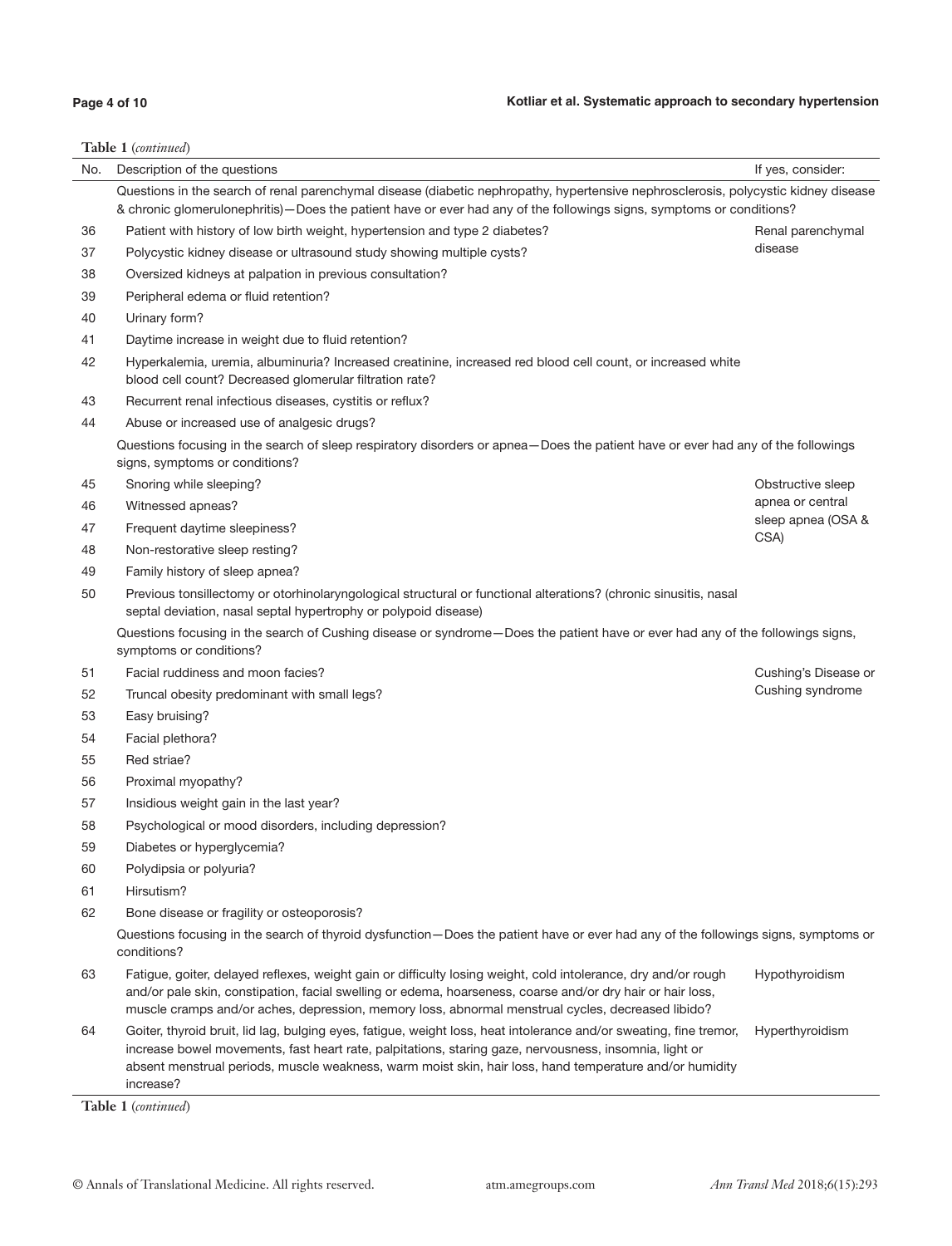# **Annals of Translational Medicine, Vol 6, No 15 August 2018 Page 5 of 10**

|     | Table 1 (continued)                                                                                                                                                                                                          |                   |  |  |  |
|-----|------------------------------------------------------------------------------------------------------------------------------------------------------------------------------------------------------------------------------|-------------------|--|--|--|
| No. | Description of the questions                                                                                                                                                                                                 | If yes, consider: |  |  |  |
|     | Questions focusing in drug-induced hypertension – Does the patient have any on the following conditions?                                                                                                                     |                   |  |  |  |
| 65  | Excessive dietary sodium intake? Increased 24 hours urinary sodium? Increased risk of salt-sensitivity, such                                                                                                                 | Drug-induced      |  |  |  |
|     | as older patients, African ancestry and those with chronic kidney disease? Chronic use or abuse of sodium-<br>containing antacids?                                                                                           | hypertension      |  |  |  |
| 66  | Excessive alcohol consumption? (Over 2 drinks daily for men or 1 drink daily for women)                                                                                                                                      |                   |  |  |  |
| 67  | Excessive consumption of caffeinated beverages of over 4 large cups daily (250 ml per cup) - regular intake<br>of energy beverages containing large doses of caffeine?                                                       |                   |  |  |  |
| 68  | Chronic or acute intake of nonsteroidal anti-inflammatory drugs, aspirin, or acetaminophen?                                                                                                                                  |                   |  |  |  |
| 69  | Chronic or acute intake of amphetamine, methylphenidate dexmethylphenidate, and dextroamphetamine for<br>example indicated to the management of attention-deficit/hyperactivity disorder in children and adolescents?        |                   |  |  |  |
| 70  | Chronic or acute intake of antidepressants such as monoamine oxidase inhibitors, serotonin-norepinephrine<br>reuptake inhibitors, or tricyclic antidepressants, or atypical antipsychotics such as clozapine and olanzapine? |                   |  |  |  |
| 71  | Chronic or acute intake of sympathomimetic such as the decongestants containing phenylephrine or<br>pseudoephedrine?                                                                                                         |                   |  |  |  |
| 72  | Systemic corticosteroids such as dexamethasone, fludrocortisone, methylprednisolone, prednisone, and<br>prednisolone?                                                                                                        |                   |  |  |  |
| 73  | Chronic or acute intake of herbal supplements such as ephedra, St John's wort, and yohimbine, or laxatives?                                                                                                                  |                   |  |  |  |
| 74  | Mineralocorticoids including licorice, carbenoxolone, 9-alpha fluorocortisol, ketoconazole, and<br>carbenoxolone?                                                                                                            |                   |  |  |  |
| 75  | Estrogens, androgens, and oral contraceptives?                                                                                                                                                                               |                   |  |  |  |
| 76  | Immunosuppressants, including cyclosporine treatment?                                                                                                                                                                        |                   |  |  |  |
| 77  | Chronic use of recombinant human erythropoietin?                                                                                                                                                                             |                   |  |  |  |
| 78  | Abrupt cessation of sympatholytic drugs, such as clonidine?                                                                                                                                                                  |                   |  |  |  |
|     | Questions focusing in the search of acromegaly-Does the patient have or ever had any of the followings signs, symptoms or conditions?                                                                                        |                   |  |  |  |
| 79  | Enlarged of the hands, feet, forehead, jaw or nose?                                                                                                                                                                          | Acromegaly        |  |  |  |
| 80  | Pronounced lower jaw protrusion (prognathism) with attendant macroglossia (enlargement of the tongue) and<br>teeth spacing?                                                                                                  |                   |  |  |  |
| 81  | Type 2 diabetes, sleep apnea and hypertension in a taller person?                                                                                                                                                            |                   |  |  |  |
| 82  | Thick skin? Galactorrhea?                                                                                                                                                                                                    |                   |  |  |  |
| 83  | Hand temperature and/or humidity increase?                                                                                                                                                                                   |                   |  |  |  |
| 84  | Thick, deep voice and slowing of speech?                                                                                                                                                                                     |                   |  |  |  |
| 85  | Pronounced brow protrusion, often with ocular distension (frontal bossing)?                                                                                                                                                  |                   |  |  |  |
| 86  | Severe headaches and problems with vision typically bitemporal hemianopia?                                                                                                                                                   |                   |  |  |  |
| 87  | Joint pain, including arthritis and/or carpal tunnel syndrome?                                                                                                                                                               |                   |  |  |  |
| 88  | Hypertrichosis, hyperpigmentation and/or hyperhidrosis?                                                                                                                                                                      |                   |  |  |  |
| 89  | Acrochordon (skin tags)?                                                                                                                                                                                                     |                   |  |  |  |
| 90  | Increased palmar sweating and seborrhea (sebum production on the face)?                                                                                                                                                      |                   |  |  |  |
|     | Questions focusing in the search of coarctation of the aorta-Does the patient have or ever had any of the followings signs,<br>symptoms or conditions?                                                                       |                   |  |  |  |
| 91  | For babies and infants: pale skin, irritability, heavy sweating, difficulty breathing, tachypnea, difficult feeding? Coarctation of the                                                                                      |                   |  |  |  |
| 92  | For adults: cold legs and feet, or pain in their legs with exercise due to intermittent claudication?                                                                                                                        | aorta             |  |  |  |
| 93  | Dizziness or shortness of breath, faint or near-fainting episodes, chest pain, abnormal tiredness or fatigue,<br>headaches, or nosebleeds?                                                                                   |                   |  |  |  |
| 94  | Pulse asymmetry between the right versus left side? BP discrepancy between upper and lower limbs?                                                                                                                            |                   |  |  |  |
| 95  | Cardiac bruit clearly heard at dorsal auscultation?                                                                                                                                                                          |                   |  |  |  |

**Table 1** (*continued*)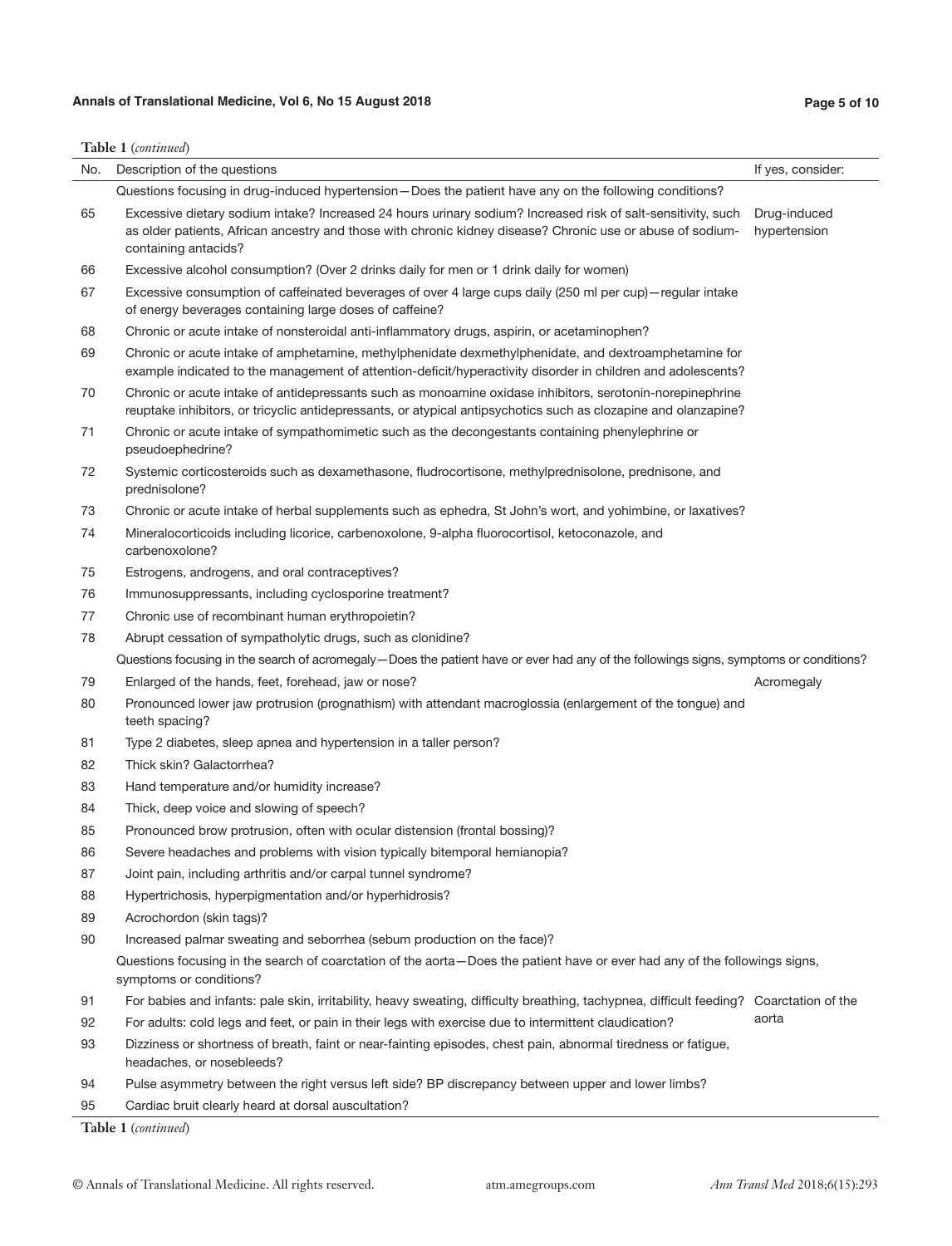#### **Page 6 of 10**

| Table 1 (continued) |  |
|---------------------|--|
|---------------------|--|

| No. | Description of the questions                                                                                                                                                                                                                                                                 | If yes, consider:  |
|-----|----------------------------------------------------------------------------------------------------------------------------------------------------------------------------------------------------------------------------------------------------------------------------------------------|--------------------|
|     | Questions focusing in the search of Liddle syndrome?—Does the patient have or ever had any of the followings signs, symptoms or<br>conditions?                                                                                                                                               |                    |
| 96  | Family history of severe disease or death before 45 years old, due to fatal stroke or acute myocardial<br>infarction?                                                                                                                                                                        | Liddle syndrome    |
| 97  | Severe, resistant or refractory hypertension?                                                                                                                                                                                                                                                |                    |
| 98  | Intermittent headaches or dizziness?                                                                                                                                                                                                                                                         |                    |
| 99  | Palpitations? Frequent ventricular premature beats?                                                                                                                                                                                                                                          |                    |
| 100 | Limb asthenia or flaccid paralysis?                                                                                                                                                                                                                                                          |                    |
| 101 | Mild hypokalemia with metabolic alkalosis?                                                                                                                                                                                                                                                   |                    |
|     | Questions focusing in carcinoid syndrome – Does the patient present with the following syndrome?                                                                                                                                                                                             |                    |
| 102 | Hypotension alternating with severe hypertensive crisis and tachycardia, unresponsiveness to treatment in<br>patients from 50 to 70 years old? Flushing, diarrhea, and bronchospasm, with a history of murmurs? Pellagra<br>with dermatitis of sun-exposed areas, rash, intestinal bleeding? | Carcinoid syndrome |

The items included in the CHIC Protocol are purposed in the identification of SH and its potential etiology. Affirmative answers of each question are recorded by the health-care provider before and during the formal patient consultation. This protocoled approach transforms the patient evaluation into a format that facilitates the recognition of SH in all patients with HBP.

and physical examinations.

The administration of the Protocol begins prior to the initiation of formal consultation, which is crucial in searching for signs of SH through the observation of patient facies and body habitus. Although over one hundred questions are included in CHIC Protocol, a physician need only utilize approximately ten minutes to complete a full evaluation. If any question is responded to affirmatively, it is formerly re-evaluated to analyze for the risk of SH and to determine, following medical evaluation, which specific laboratory analyses and/or imaging tests are needed.

#### **Results**

A final population of 12,284 patients with hypertension was included in this study (mean age 59.9; SD, 19 years, 41% male, 59% female). We classified participants into two groups, based upon their anti-hypertensive treatment response: a cohort diagnosed with NTRH (7,617 patients, 62%) and the other with TRH (4,667 patients, 38%) (*Figure 1*). SH was documented in 41.8% (5,134 patients) of the total population.

Of the patients identified as having SH, 53.6% [2,759] patients belonged to the NTRH group and 46.3% [2,380] were TRH patients (*Figure 1*). Specifically, when determining the prevalence of SH based on the category of NTRH and TRH groups, SH was identified in the NTRH and TRH groups at 36% and 50.9%, respectively. The

causes of SH and their distribution among participants are shown in *Table 2*. Sex, age and body mass index (BMI) were not significantly different between NTRH and TRH groups.

While the CHIC Protocol reflects a methodology to identify the risk of SH, physicians were encouraged to use confirmatory laboratory and imaging techniques for the diagnosis of the causes of SH. In consideration of the need for confirmatory diagnoses, we employed widely known procedures to detect in patients each etiology of SH, including, but not limited to, plasma renin activity, aldosterone levels, urinary metanephrinenormetanephrine concentrations, urinary vanillylmandelic acid concentrations, somatotropin levels, thyroid hormone levels and function testing, cortisol testing in saliva, blood and urine, adrenocorticotropic hormone test, Doppler ultrasound imaging, magnetic resonance imaging, computed tomography scanning, respiratory polysomnography and genetic testing for Liddle disease.

#### **Discussion**

Our results illustrate the prevalence and distribution of the causes of SH using the CHIC Protocol, revealing a higher percentage of SH than previously reported (1-6). The original aim during the development of this questionnaire was to generate a uniform protocol for the diagnosis of SH within an expert center. However, we consider that the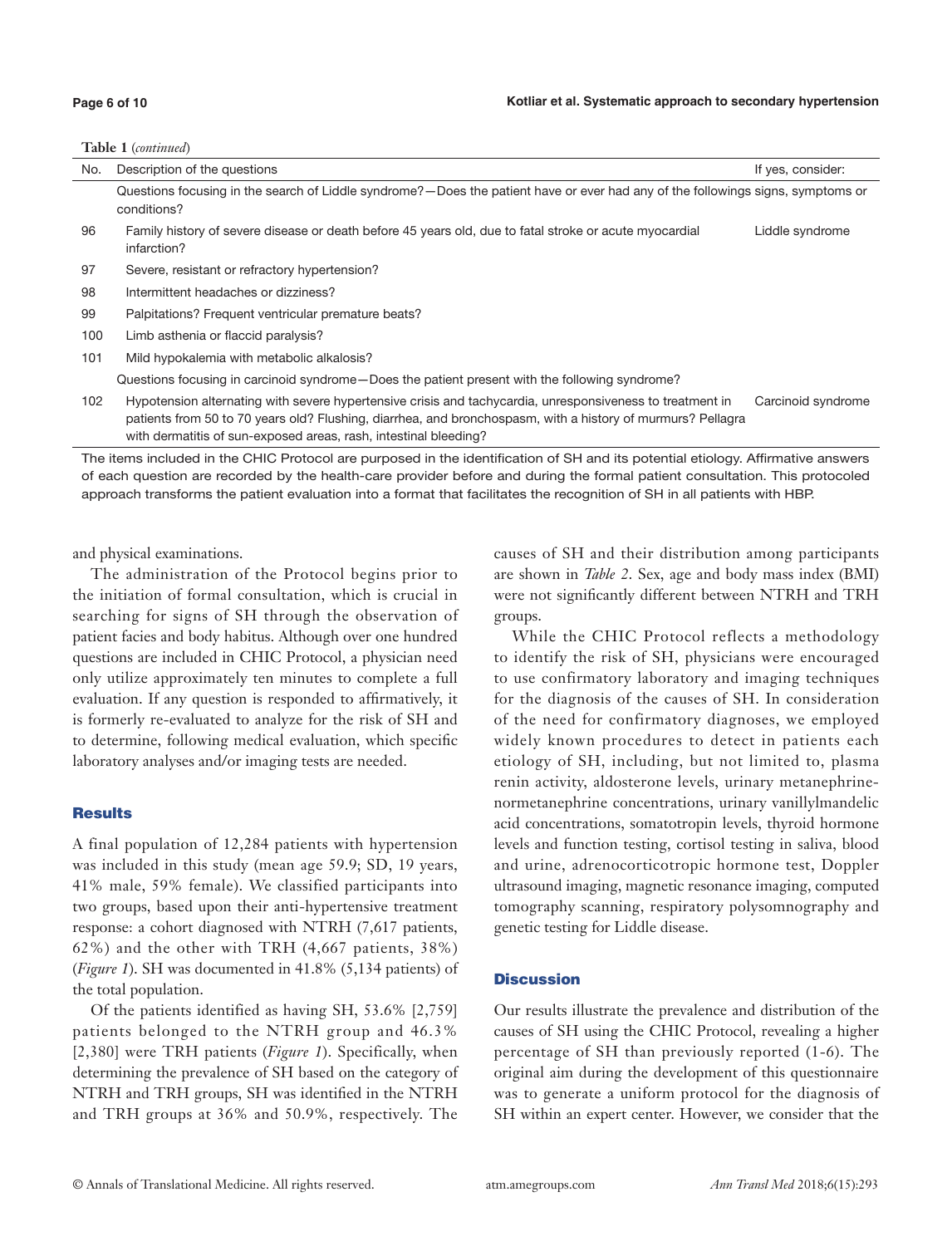

**Figure 1** Demonstrates classification of participants with non-TRH and TRH in the total population, along with their respective prevalence of essential and secondary hypertension. TRH, treatment resistant hypertension.

| Condition                                                                                                                           | Total population (N=12,284) | NTRH (n=7,617) | TRH (n=4,667) | P      |
|-------------------------------------------------------------------------------------------------------------------------------------|-----------------------------|----------------|---------------|--------|
| Sleep apnea (OSA, CSA), n (%)                                                                                                       | 1,639 (13.34)               | 939 (12.33)    | 700 (15.00)   | 0.0001 |
| Hyperaldosteronism, n (%)                                                                                                           | 1,469 (11.96)               | 609 (8.00)     | 860 (18.43)   | 0.0001 |
| Drug-induced, n (%)                                                                                                                 | 804 (6.55)                  | 546 (7.17)     | 258 (5.53)    | 0.0004 |
| Renovascular disease, n (%)                                                                                                         | 376 (3.06)                  | 138 (1.81)     | 238 (5.10)    | 0.0001 |
| Renal parenchymal disease, n (%)                                                                                                    | 278 (2.26)                  | 131 (1.72)     | 147 (3.15)    | 0.0001 |
| Hypothyroidism, n (%)                                                                                                               | 278 (2.26)                  | 208 (2.73)     | 70 (1.50)     | 0.0001 |
| Hyperthyroidism, n (%)                                                                                                              | 73 (0.59)                   | 49 (0.64)      | 24 (0.51)     | 0.3664 |
| Apparent excess of mineralocorticoids, n (%)                                                                                        | 67 (0.55)                   | 52 (0.68)      | 17 (0.36)     | 0.0219 |
| Pheochromocytoma, n (%)                                                                                                             | 58 (0.47)                   | 22 (0.29)      | 36 (0.77)     | 0.0002 |
| Cushing's disease and Cushing's syndrome, n (%)                                                                                     | 48 (0.39)                   | 41 (0.54)      | 7(0.15)       | 0.0008 |
| Acromegaly, n (%)                                                                                                                   | 24 (0.20)                   | 22 (0.29)      | 2(0.04)       | 0.0027 |
| Hyperparathyroidism, n (%)                                                                                                          | 12(0.10)                    | 0              | 10(0.21)      | 0.0001 |
| Coarctation of the aorta, n (%)                                                                                                     | 3(0.02)                     | 2(0.03)        | 1(0.02)       | 0.0869 |
| Liddle disease, n (%)                                                                                                               | 4(0.03)                     | 0              | 4(0.09)       | 0.0106 |
| Carcinoid tumor (CARC), n (%)                                                                                                       | 1(0.001)                    | 0              | 1(0.02)       | 0.2014 |
| Guillain-Barré, Paget, n (%)                                                                                                        | 2(0.02)                     | 0              | 2(0.04)       | 0.0708 |
| Neurogenic hypertension, n (%)                                                                                                      | 2(0.02)                     | 0              | 2(0.04)       | 0.0708 |
| Total patients with secondary hypertension from<br>the whole population; percentage from NTRH<br>and TRH groups respectively, n (%) | 5,139 (41.83)               | 2,759 (36.22)  | 2,380 (51.00) | 0.0001 |

**Table 2** Distribution of specific condition of secondary hypertension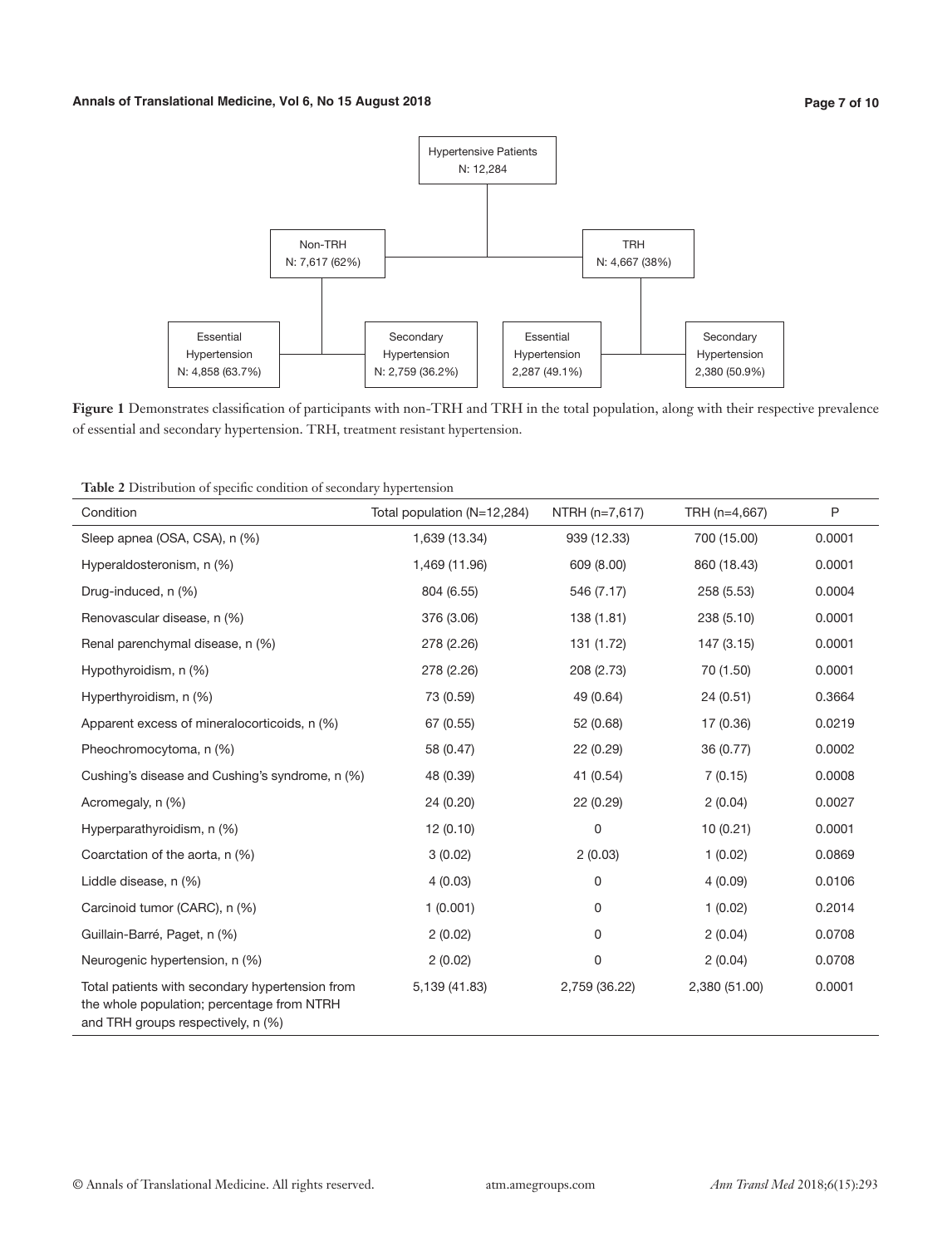#### **Page 8 of 10**

#### **Kotliar et al. Systematic approach to secondary hypertension**

unexpected higher prevalence of SH we revealed indicates the potential benefit for wider dissemination of our protocol in other facilities for the diagnosis of SH.

 A 1976 review of historical and contemporary literature by Berglund *et al.* focused mainly on higher values of HBP and severe hypertension as a means to recognize the presence of SH. They described the prevalence of primary and SH in a population sample of 7,455 Swedish men aged 47 to 54 (10). The authors identified 798 men with BP above 175/115 mmHg during preliminary screening and recalled them for further evaluation. Among these patients with unusually severe hypertension, 3–6% had renal parenchymal disease, 6% had renovascular disease and 1–6% of patients were described as having other forms of SH. This investigation led to surgical treatment in only two cases. The authors concluded that for low prevalence of SH, especially for those that are curable with surgery, does not support the need for routine screening (10). Nevertheless, as opposed to these data and subsequent recommendations, we described a significantly higher prevalence among patients with a moderate level of hypertension. If the generalized concept that associates SH mainly with severe, resistant hypertension remains unchanged, many patients as described in our population would never be diagnosed.

 Rimoldi *et al.* published a detailed review revising the true prevalence of SH by classifying hypertensives as NTRH and TRH, using techniques similar to the methodology in this study (1). Compared to the prevalence of SH in TRH patients reported by Rimoldi, we detected a similar prevalence of hyperaldosteronism (17% *vs.* 6–23%), pheochromocytoma (0.77% *vs.* <1%), but a lower prevalence of patients with obstructive sleep apnea (15% *vs.*  $>30\%$ ) (1).

By analyzing the causes and distribution of SH, we found that hyperaldosteronism is the most frequent endocrine etiology. However, our reported prevalence, while similar to that noted by others for TRH patients, revealed a higher prevalence of hyperaldosteronism in the NTRH cohort. This suggests that hyperaldosteronism may be hidden in controlled patients (11-13). The diagnosis of hyperaldosteronism in our population was based upon increased aldosterone-to-renin ratio, in efforts to avoid over-diagnosis of incidentaloma, according to guideline recommendations (1).

Although sodium intake was not evaluated in all patients in this study, we have previously shown that there was elevated dietary sodium in a sample from the same cohort (14). There was also an increase in the prevalence of

patients with drug-induced hypertension, commonly due to the use of prescription and over-the-counter medications, including non-steroidal anti-inflammatory drugs, antacids and psychiatric drugs. In addition, associated BP elevation was seen with non-pharmacological agents such as natural laxatives, vitamins, and large doses of caffeine in energy drinks or "fat-burning" supplements.

In 2010, a review by Viera *et al.* assigned classic clues suspicious of SH to the best-achieved evidence available, including consensus, disease-oriented evidence, usual practice, expert opinion, or case series (15). The authors also classified the risk and causes of SH by age groups. From birth to 18 years old, it was suggested to investigate for renal parenchymal disease and coarctation of the aorta. In patients aged between 19 and 39, renovascular disease caused by fibrodysplasia and thyroid dysfunction was considered. For participants aged 40 to 64, aldosteronism, obstructive sleep apnea, pheochromocytoma, Cushing's disease and Cushing's syndrome was examined. Lastly, renal and renovascular disease and renal failure was analyzed in patients over 65 years of age (15). We did not identify the same age-related distribution of SH for patients older than 65 years old, but aldosteronism, obstructive sleep apnea, renovascular disease and thyroid dysfunction were frequently present in patients between aged between 40 and 70 years old.

Although the reported prevalence in published literature of secondary causes of hypertension has been identified to be 5% to 10% of all hypertensive patients, these rates of SH are significantly higher than the percentages identified in usual clinical practice. Under-recognition of SH in usual patient care could be due to obstacles regarding the awareness of SH and complementary methods for its diagnosis. Furthermore, factors that reduce the diagnosis of SH include the associated costs, under-recognition of clinically suggestive symptoms and the absence of systematic protocols. In addition, guidelines of scientific societies usually do not recommend its investigation in all hypertensive patients.

While it is reasonable that conventional practice and current guidelines attempt to avoid unnecessary costs in the pursuit of the diagnosis of SH, including testing for neurohormonal studies, suppression-stimulation tests or imaging, we suggest that using a systematic, standardized protocol as described herein, justifies an approach that does not abandon the search for SH in all patients. On the contrary, the CHIC Protocol may represent an opportunity to increase recognition of SH through anamnesis (or a detailed account of a patient's medical history) and physical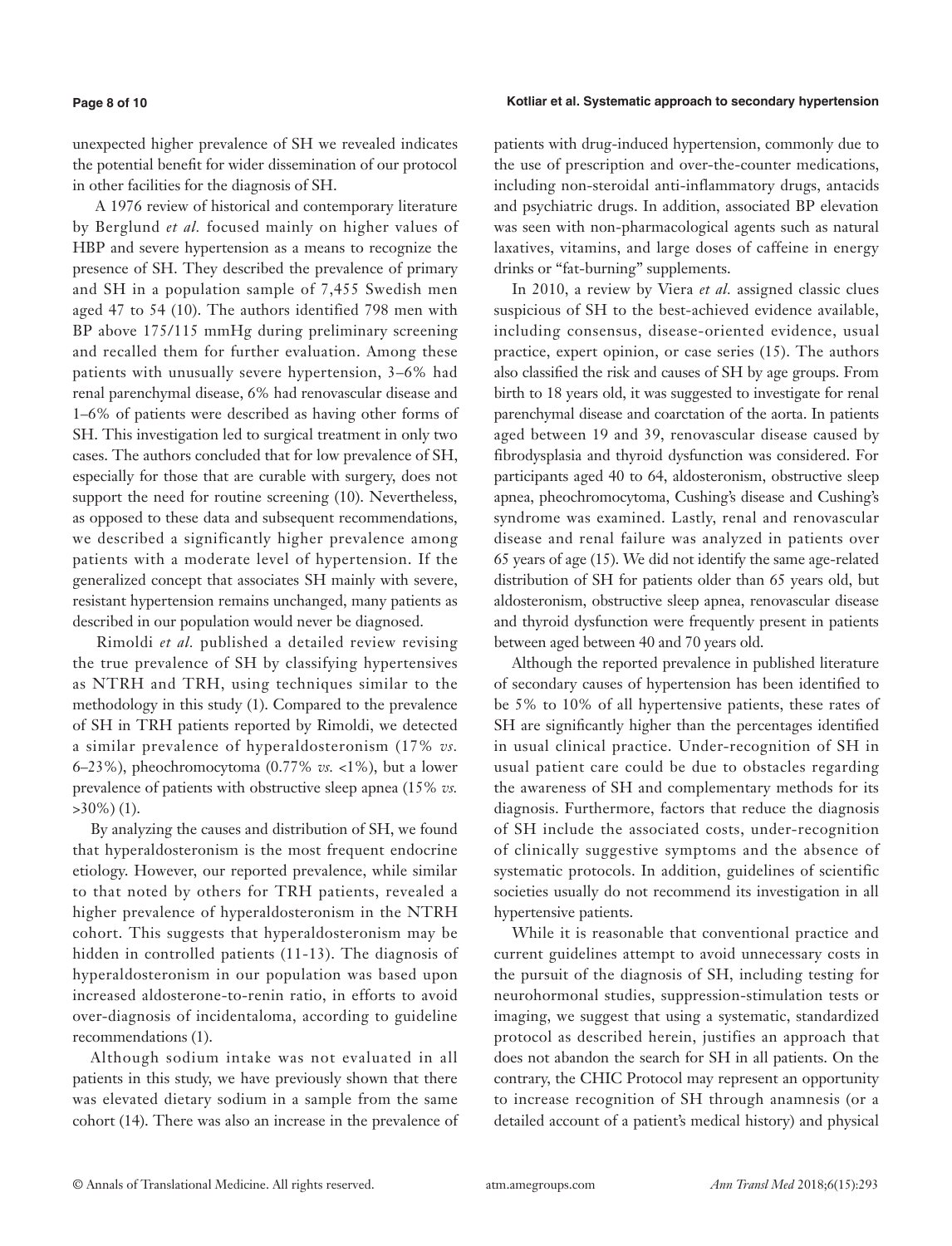#### **Annals of Translational Medicine, Vol 6, No 15 August 2018 Page 9 of 10**

examination in all hypertensive patients. We consider our approach an inexpensive tool that primary care physicians and other healthcare providers can use prior to the initiation of formal consultation for an accurate reflection of the patient's risk for SH. It is important to note that steps for the early recognition of SH using the CHIC Protocol require a straightforward evaluation prior to assessment by a hypertension specialist. Acquiring information using the CHIC Protocol represents a systematic approach to diagnose SH, facilitated by the application of this structured anamnesis, even if done by a non-specialist.

Overall, we have not revealed any novel diagnostic laboratory tests for the detection of SH, but have described the usefulness of applying what has been already shown to be beneficial: a systematic protocol that can be utilized in a broad range of hypertensive patients. Therefore, this approach can be a significant change of our diagnosis paradigm and could contribute to the appropriate recognition and diagnosis of SH in a wider range of patients with moderate and severe hypertension.

The main limitations of our study include its retrospective character and the associative relationship of certain etiologies for SH that have not been shown to have a causative role in all cases. Therefore, to positively assume that a condition is the direct cause of the development of hypertension, its treatment must be accompanied with a cure for the diagnosed SH. Further studies, including follow up evaluations are imperative to elucidate this dilemma.

#### Acknowledgements

We thank Dr. Alejandro Hita, and all the members of the Institute of Cardiology from the Austral University Hospital for their team working by allowing us to evaluate their patients; we would also like to thank Dr. Ezequiel Huguet, Patricia Carrizo, Patricia Lima, Mariana Haehnel, Laura Brandani, for their assistance in the evaluation of this large cohort of patients in Santa María de la Salud, and we thank all the staff that have collaborated by evaluating their patients into the Hypertension Center of the Austral University Hospital.

#### Footnote

*Conflict of Interest:* Dr. Ferdinand is a consultant for Amgen, Sanofi, Quantum Genomics, Novartis and Boehringer Ingelheim. Dr. Carol Kotliar often gives lectures for Novartis, Boehringer Ingelheim, Baliarda, Elea, Abbott, Gador and Menarini. The other authors have no conflicts of interest to declare.

*Ethical Statement:* Ethical approval to the use of an authorized data base and the protocol of the study was obtained from the Institutional Review Board at the Austral University and the Department of Academic Development from the Austral University Hospital. CIE (Committee of Institutional Evaluation) number 14-055.

### **References**

- 1. Rimoldi SF, Scherrer U, Messerli FH. Secondary arterial hypertension: when, who, and how to screen? Eur Heart J 2014;35:1245-54.
- 2. Anderson GH Jr, Blakeman N, Streeten DH. The effect of age on prevalence of secondary forms of hypertension in 4429 consecutively referred patients. J Hypertens 1994;12:609-15.
- 3. Börgel J, Springer S, Ghafoor J, et al. Unrecognized secondary causes of hypertension in patients with hypertensive urgency/emergency: prevalence and coprevalence. Clin Res Cardiol 2010;99:499-506.
- 4. Omura M, Saito J, Yamaguchi K, et al. Prospective study on the prevalence of secondary hypertension among hypertensive patients visiting a general outpatient clinic in Japan. Hypertens Res 2004;27:193-202.
- 5. Sinclair AM, Isles CG, Brown I, et al. Secondary hypertension in a blood pressure clinic. Arch Intern Med 1987;147:1289-93.
- 6. Calhoun DA, Jones D, Textor S, et al. Resistant hypertension: diagnosis, evaluation, and treatment: a scientific statement from the American Heart Association Professional Education Committee of the Council for High Blood Pressure Research. Hypertension 2008;51:1403-19.
- 7. Whelton PK, Carey RM, Aronow WS, et al. 2017 ACC/ AHA/AAPA/ABC/ACPM/AGS/APhA/ASH/ASPC/ NMA/PCNA Guideline for the Prevention, Detection, Evaluation, and Management of High Blood Pressure in Adults: A Report of the American College of Cardiology/ American Heart Association Task Force on Clinical Practice Guidelines. J Am Coll Cardiol 2018;71:e127-248.
- 8. Mancia G, Fagard R, Narkiewicz K, et al. 2013 ESH/ESC guidelines for the management of arterial hypertension: the Task Force for the Management of Arterial Hypertension of the European Society of Hypertension (ESH) and of the European Society of Cardiology (ESC).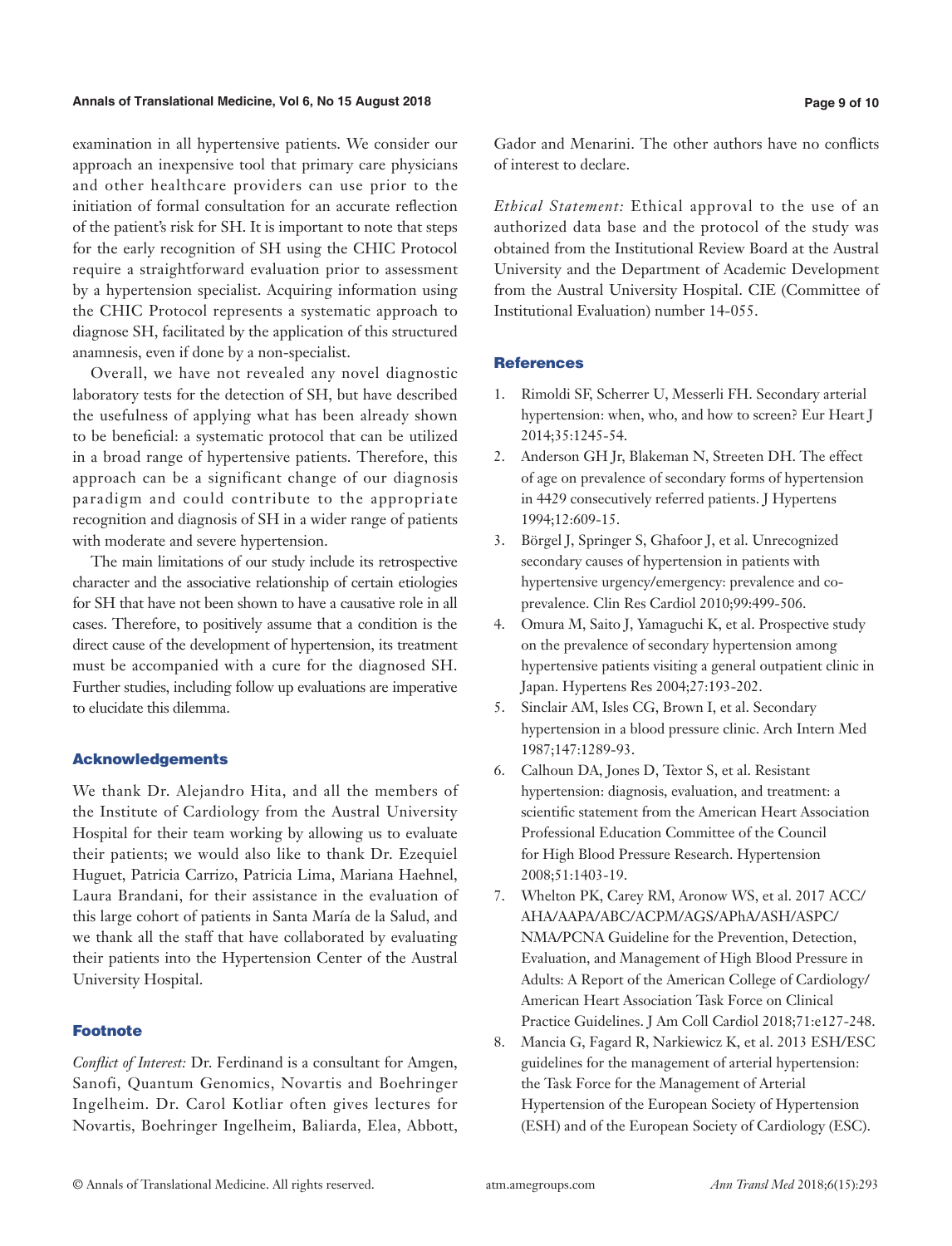#### **Kotliar et al. Systematic approach to secondary hypertension**

#### **Page 10 of 10**

Eur Heart J 2013;34:2159-219.

- 9. Consejo Argentino de Hipertensión Arterial "Dr. Eduardo Braun Menéndez". Sociedad Argentina de Cardiología. Consenso de Hipertensión Arterial. Rev Argent Cardiol 2013;81:1-72.
- 10. Berglund G, Andersson O, Wilhelmsen L. Prevalence of primary and secondary hypertension: studies in a random population sample. Br Med J 1976;2:554-6.
- 11. Calhoun DA. Is There an Unrecognized Epidemic of Primary Aldosteronism? Pro. Hypertension 2007;50:447-53.
- 12. Tiu SC, Choi CH, Shek CC, et al. The use of aldosterone-renin ratio as a diagnostic test for primary hyperaldosteronism and its test characteristics under

**Cite this article as:** Kotliar C, Obregón S, Kortezky M, Botto F, Di Leva A, Boscaro M, Ali A, Ferdinand KC. Improved identification of secondary hypertension: use of a systematic protocol. Ann Transl Med 2018;6(15):293. doi: 10.21037/ atm.2018.06.25

different conditions of blood sampling. J Clin Endocrinol Metab 2005;90:72-8.

- 13. Mulatero P, Stowasser M, Loh KC, et al. Increased diagnosis of primary aldosteronism, including surgically correctable forms, in centers from five continents. J Clin Endocrinol Metab 2004;89:1045-50.
- 14. Kotliar C, Kempny P, Gonzalez S, et al. Lack of RAAS inhibition by high-salt intake is associated with arterial stiffness in hypertensive patients. J Renin Angiotensin Aldosterone Syst 2014;15:498-504.
- 15. Viera AJ, Neutze DM. Diagnosis of secondary hypertension: an age-based approach. Am Fam Physician 2010;82:1471-8.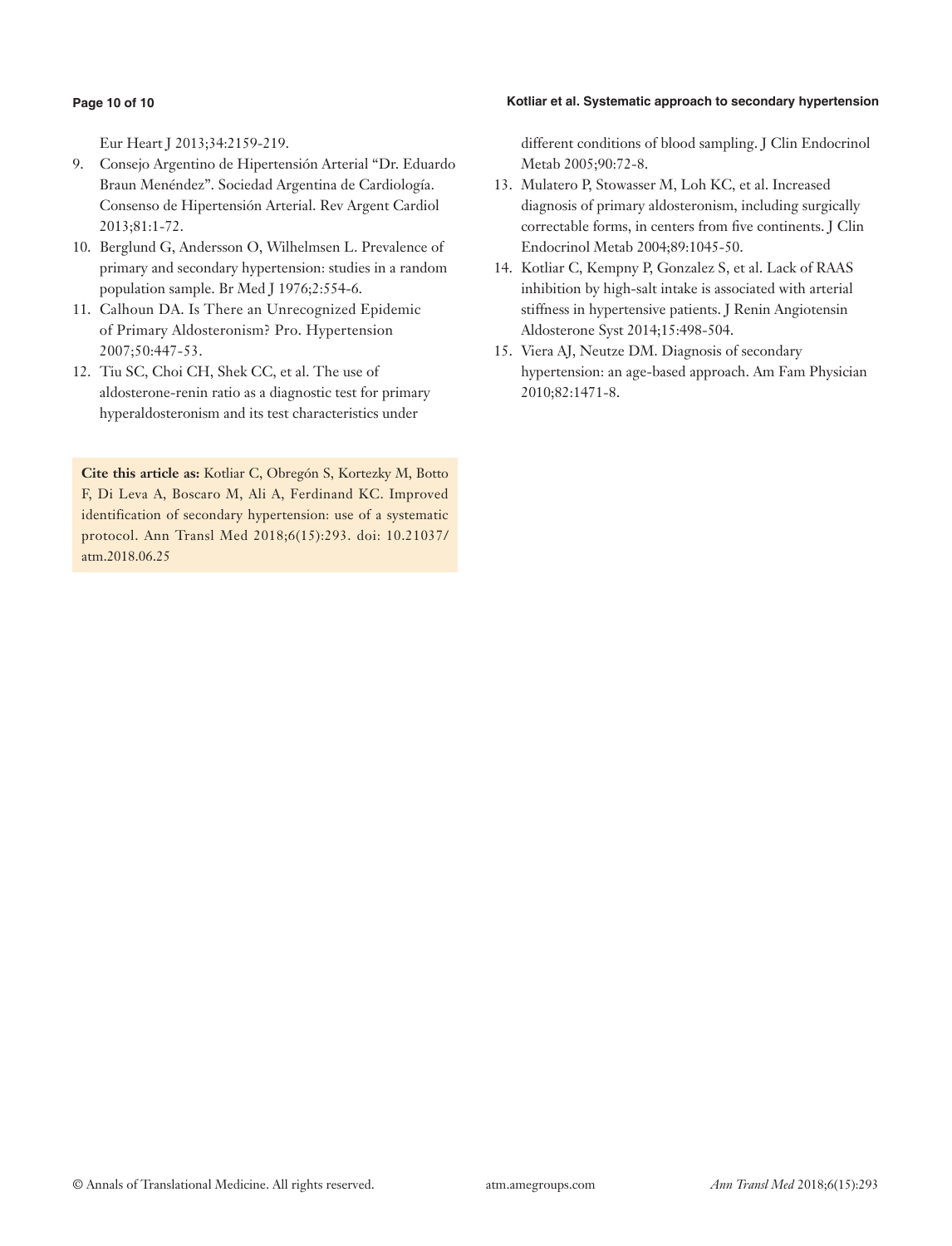# Provider approaches for the application of the questionnaire

Application of the CHIC Protocol can be completed through physical observation of the patient during the consultation, as well as systematic questioning that can uncover critical components of their medical history. During the initial greeting you can perceive the patient's hand temperature, and if it is sweaty, fragile, or has tremors, consider possible disorders such as Cushing's syndrome, pheochromocytoma, thyroid dysfunction, scleroderma, or cerebrovascular disorders. While the consultation begins, dedicate a few seconds to carefully look at the facies for relevant data, such as the presence of prominent ciliary and jaw arches, with flattened nose and separated teeth in a large patient of either sex, in whom an acromegaly could be suspected. These suspicions may prompt for the investigation of other signs of acromegaly later in the consultation, such as galactorrhea, early visual disturbances, and polyuria. Suspect Cushing's disease or Cushing's syndrome if the patient has a rounded face, with ruddy cheeks and prominent abdomen, but with very thin and fragile legs. Exophthalmia may be present in patients with thyroid disorders or hypercortisolism. Pallor in a thin person, with a history of panic attacks may indicate pheochromocytoma. Hirsutism in women can identify patients with hyperandrogenism or mineralocorticoid receptor stimulation.

Revealing the family history to identify hereditary conditions that could lead to SH, such as Liddle's disease, polycystic kidney disease or pheochromocytoma is critical. Liddle's disease, as well as pheochromocytoma, although rare in clinical practice, should always be considered in the anamnesis due to the high mortality associated with both conditions. These conditions often lead to events such as fatal myocardial infarction and stroke, where etiological diagnosis is made after autopsy. Liddle's disease usually manifests in childhood or adolescence, however, if BP is not measured, uncontrolled hypertension can go unnoticed and the patient may only note occasional myalgia or asthenia that could be underestimated during the first years of treatment.

If the patient is first diagnosed with hypertension in adulthood with hypokalemia, consider hyperaldosteronism. Similarly, if hypokalemia is present in a patient on diuretic therapy, clinicians should not be confused with diuretic effects that may mask or mitigate the presence of this condition. If hyperaldosteronism is suspected, the

laboratory data may be misinterpreted in view of reduced renin and aldosterone associated with metabolic alkalosis.

# Personal history and the search for pheochromocytoma

In hypertensive women who have had deliveries, it is important to obtain a history of hyperglycemia or gestational diabetes, which may be a manifestation of pheochromocytoma. Other antecedents of suspicion are syncope, hypertensive crisis during defecation or urination, or the presence of nocturnal headaches that awaken the patient and subside after urination. Headaches of the hypercatecholamine state are usually bilateral and pulsatile and hypercatecholamine crises of pheochromocytoma are sufficiently characteristic to not be confused with panic attacks. In suspected cases, evaluating a urine sample during a panic attack for urinary catecholamines is helpful, and it is of value to investigate the presence of triggers such as alcohol intake, menstrual periods, or the use of anesthetics.

In addition, arrhythmias can be key, although it is infrequently associated with SH with electrolyte disorders such as hypokalemia (hyperaldosteronism or hyperproduction of ACTH, Liddle's syndrome or pheochromocytoma).

#### Systematized questioning

Asking targeted question is a great strategy when assessing SH using the CHIC Protocol, as it may identify risk factors that will not be elucidated through patient observation alone. For example, birth weight has been associated with an increased risk of nephropathy and premature aging. Additionally, the patient's weight history may lead to a pheochromocytoma if associated with progressive weight loss. The search for obstructive sleep apnea is important in obese subjects through questioning about their patterns of rest, snoring and morning sleepiness. However, its diagnosis usually goes unnoticed in non-obese hypertensive patients who have had otorhinolaryngological disorders associated with predisposing anatomical conditions, trauma in athletes, rhinoplasty, and some alterations in central regulation linked to cerebrovascular diseases. Not only is the patient's nocturnal rest pattern important to determine in obese or thin patients alike, but it is also useful to interrogate about the characteristics of diuresis, such as polyuria, foam in the